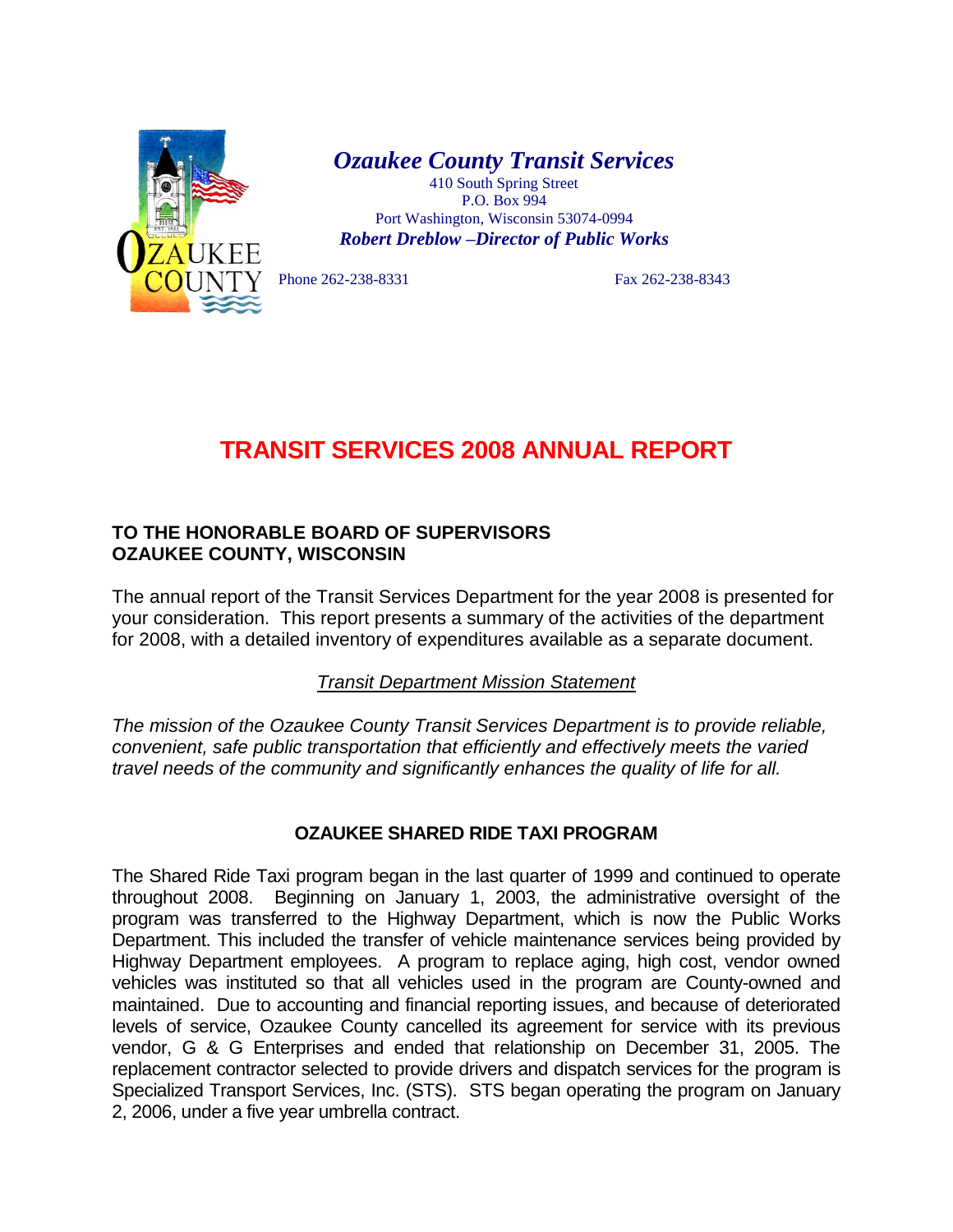Shared Ride Taxi ridership continued to grow in 2008 with a 2.5% increase in ridership over 2007. A total of 75,053 rides were provided. Of these, 70,382 were taxi trips and that volume was up 2,974 rides from the 2007 total of 67,408 trips. Shuttle trips continued to go down slightly, with a total of 4,671 provided in 2008 compared to a total of 5,811 provided in 2007. The County instituted new Route Match software was upgraded and enhanced to provide vehicle location to the dispatcher to further enhance efficiency and provide better, more reliable ridership data and service efficiency.

The following ridership chart provides a detailed comparison of ridership for the taxi and shuttle programs, since operation began:

| <b>YEAR</b> | <b>TAXI</b><br><b>RIDES</b> | <b>SHUTTLE</b><br><b>RIDES</b> | <b>TOTAL</b> |
|-------------|-----------------------------|--------------------------------|--------------|
| 2008        | 70,382                      | 4,671                          | 75,053       |
| 2007        | 67,408                      | 5,811                          | 73,219       |
| 2006        | 64,274                      | 6,381                          | 70,655       |
| 2005        | 68,614                      | 3,604                          | 72,218       |
| 2004        | 67,086                      | 3,358                          | 70,444       |
| 2003        | 60,762                      | 4,576                          | 65,338       |
| 2002        | 55,433                      | 7,039                          | 62,472       |
| 2001        | 48,429                      | 8,891                          | 57,320       |
| 2000        | 44,978                      | N/A                            | 44,978       |
| 1999        | 35,123                      | N/A                            | 35,123       |
| 1998        | 23,991                      | N/A                            | 23,991       |

Along with the increase in ridership, there was an increase in farebox revenue. For 2008, fare box revenue was \$182,168, up \$3,243 or a 1.8% increase. Although final figures are not yet established, total operating expenditures for 2008 are currently estimated at \$1,317,282. As of this time, the final figures for State and Federal aid for the program are not available, but are estimated at \$720,173. The cost per trip for 2008 was \$18.13, up from the 2007 cost of \$16.99 per trip. After applying farebox revenue, the net cost per trip in 2008 was \$15.42, also up from the 2007 cost of \$14.30 per trip. In terms of cost to the County taxpayer, with an estimated property tax contribution to the program of \$297,510 for operations and ridership of 75,053, the cost to the County taxpayer was \$3.96 per ride.

## **OZAUKEE COUNTY EXPRESS BUS PROGRAM**

The Ozaukee County Express bus service began in August of 1996 and completed its twelfth full year of operation in 2008. Ozaukee County currently contracts with Milwaukee Transport Services (Milwaukee County Transit System) to provide for the operation and maintenance of the Ozaukee County owned buses, after seeking proposals for an additional five-year agreement, Milwaukee Transport Services was again selected at the end of 2005 as the vendor to provide service for 2006-2010. In 2002, Ozaukee County purchased five